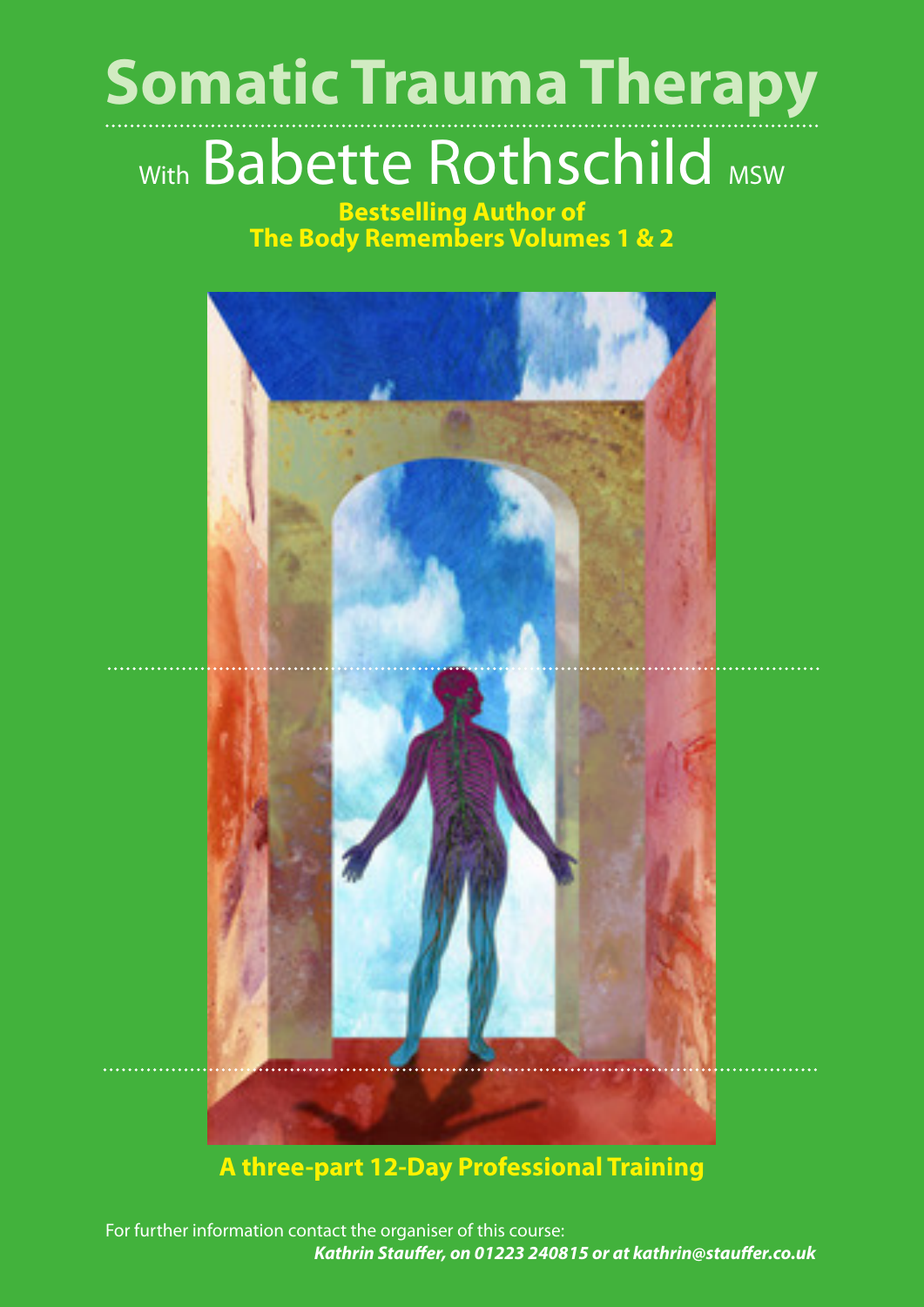**The course will be held via Zoom on the following dates:**

**Thu May 18th – Sun May 21nd 2023;**  Thu October 12<sup>th</sup> - Sun October 15<sup>th</sup> 2023; **Thu May 16th – Sun May 19th 2024** 

**Times: 3.00 pm – 10.00 pm (UK time).**

**This training is open to:**

**psychotherapists, psychologists, counsellors and other mental health care professionals.**

**Training modules are conducted with a combination of:**

**lectures, discussions, film, exercises, video and live demonstrations, role-played therapy and client consultations.**

*The course is an interactive event and will NOT be recorded.*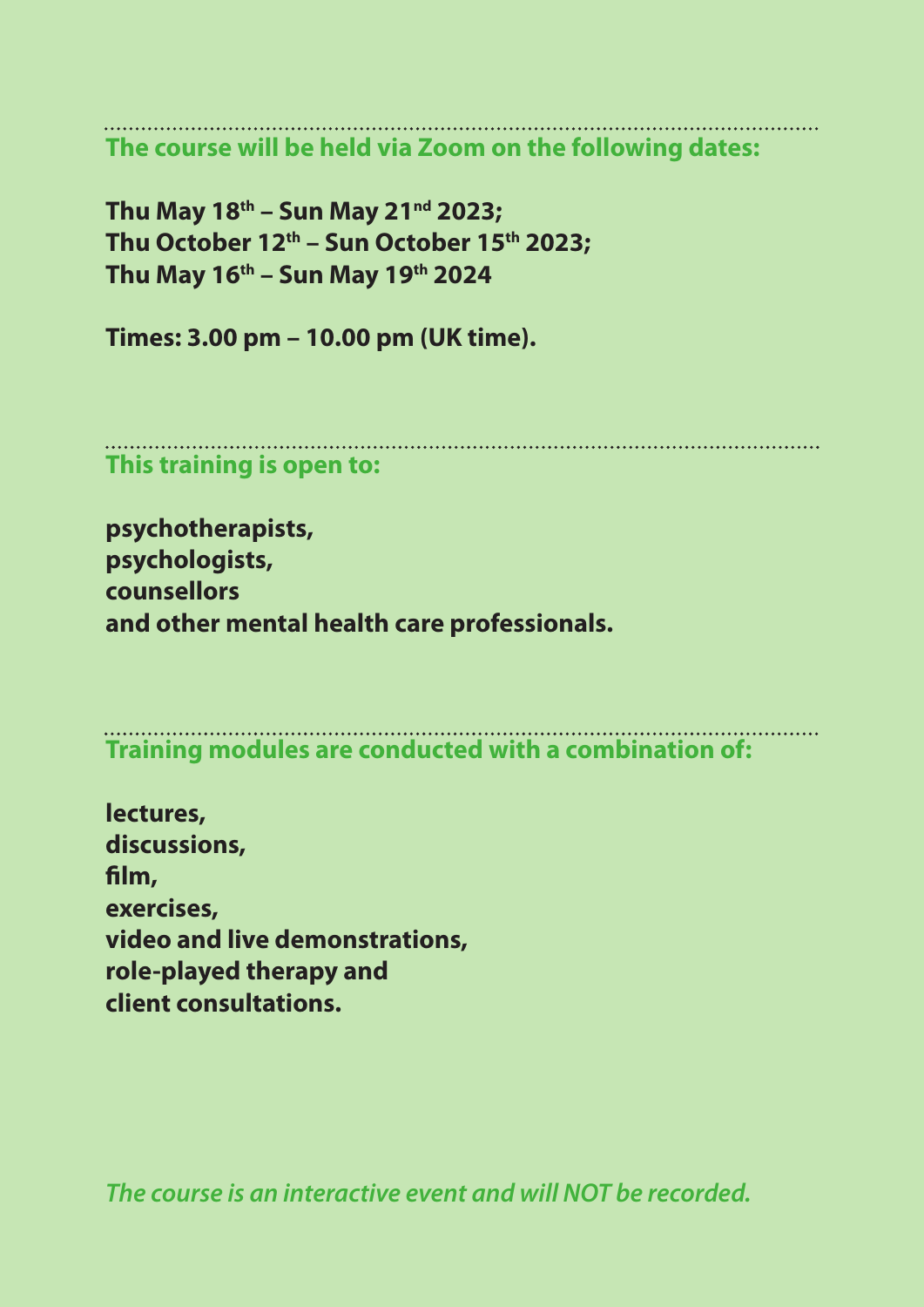## **About the Course**

## **Outline and Objectives**

This training embraces three major goals:

- First, to make a relevant bridge between trauma theory and trauma therapy practice;
- Second, to make non-touch somatic tools available to the trauma practitioner;

Third, to equip therapists to distinguish and help clients who 1. Are not good candidates for processing trauma memories and 2. Those who are good candidates for processing trauma memories.

These goals underlie the principles addressed in both Volumes 1 and 2 of The Body Remembers, putting into direct practice the principles, theory and tools presented in those books as well as many others.

This training is grounded in the belief that the therapist working with trauma must become familiar with many theories, techniques and treatment models to ensure that therapy will always be tailored to the needs of the individual client.

Therefore, the training is designed to enhance, not replace, skills and knowledge already held by the professional participants. In the past, practitioners from many disciplines – psychoanalysis, psychodynamic, EMDR, cognitive behavioural, mindfulness, hypnosis, Gestalt, body psychotherapy and TA among others – have all found this training to be a complement not a conflict.

Workshop modules are conducted with a combination of *lectures, discussions, film, exercises, video and live demonstrations, role-played therapy practices and client consultations*.

Relevant handouts supplementing the required texts will be provided as well as a **Certificate of Attendance for a total of 84 hours.**

A second year, for those wishing to become Certified in Somatic Trauma Therapy, is available by application.

#### **Course content:**

In order to reduce the risks of trauma therapy, Pierre Janet's phase-oriented treatment structure, as well as a distinction between trauma recovery and trauma memory resolution, provide the foundation of the entire training. The importance of making and learning from mistakes is always emphasised, facilitating a safer and more supportive learning environment. Each 4-day module builds on the previous one for continuity of knowledge and skills.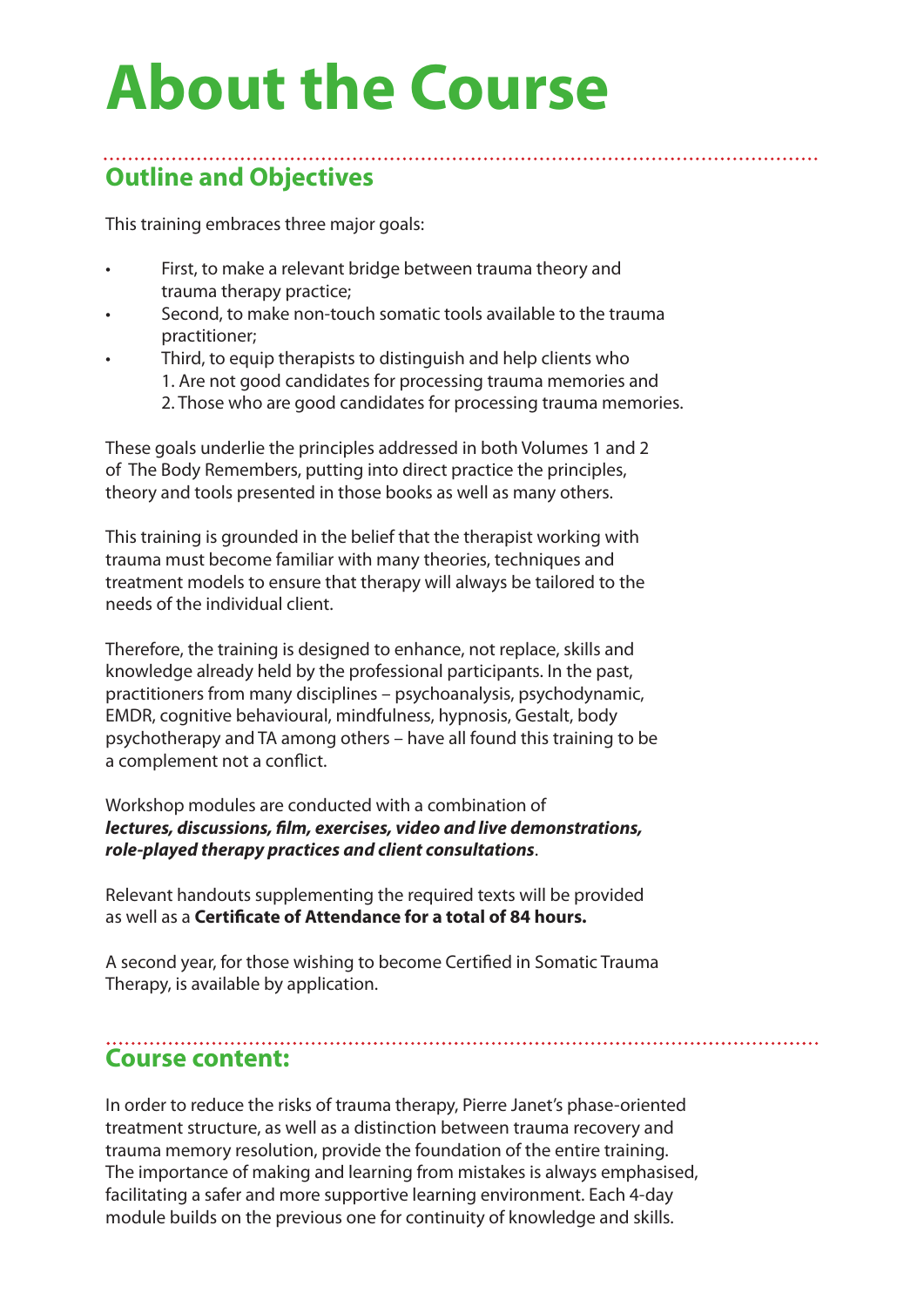## **Course Details**

#### **Part 1:**

Focuses on Stabilisation and Safety. Theoretical material includes: treatment planning; psychology of stress and trauma (including the role of dissociation); physiology of stress and trauma (including how to facilitate clear thinking and integration); autonomic and sensory nervous system branches and their application to principles of stabilisation; defining types of trauma clients; "putting on the brakes"for containment and safety; applications of mindfulness and regulating hyperarousal. Expertise with basic body awareness, mindfulness, muscle toning, boundaries and the use of resources will provide the basis for direct practice during this module.

#### **Part 2:**

Peter Levine's SIBAM model is featured as a multifaceted tool that can be used to enhance stabilisation as well as to increase association and resolution of trauma memories. The model will be taught in steps, culminating in practice sessions with role-played clients. Addressing issues of self-care, including avoiding risks of vicarious trauma and compassion fatigue and learning to consciously adjust resonance and empathy will round out these 4 days.

#### **Part 3:**

The Bodynamic "running technique"will be introduced as an imaginal, mind/body integrative procedure for reawakening the flight reflex and reducing hyperarousal. Graduated training in the model will make it accessible to therapists for their clients with applications in both Phase 1 and Phase 2. Participants will also be supervised in making relevant choices of techniques both during triad role-plays and during client consultation. Integration of both theoretical and practical material from all three workshops will be included, reinforcing the bridge between theory and practice, training and actual work place situations. Treatment planning will be further discussed and practiced.

#### **REQUIRED READING (books not included in tuition, pre-reading recommended):**

- Herman, J.L. (1992) Trauma and Recovery. New York: Basic Books
- Levine, P. (19997) Waking the Tiger. Berkeley: North Atlantic Books
- Levine, P. (2012) In an Unspoken Voice. Berkeley: North Atlantic Books
- Lott, D.A. (1999) In Session. New York: WH Freeman & Co.
- Rothschild, B. (2000) The Body Remembers: the Psychophysiology of Trauma and Trauma Treatment. New York: W.W. Norton
- Rothschild, B. (2003) The Body Remembers CASEBOOK. New York: W.W. Norton.
- Rothschild, B. (2005) Help for the Helper: The Psychophysiology of Compassion Fatigue and Vicarious Trauma. New York: W.W. Norton.
- Rothschild, B. (2010) 8 Keys to Safe Trauma Recovery. New York: W.W. Norton.
- Rothschild, B. (2017) The Body Remembers Volume 2: Revolutionizing Trauma Treatment. New York: W.W. Norton.
- Van der Kolk, B.A., McFarlane, A.C., & Weisaeth, L. (1996). (Eds.). Traumatic Stress. New York: Guilford.
- Watters, E. (2010) Crazy like us: the Globalization of the American Psyche. New York: Free Press.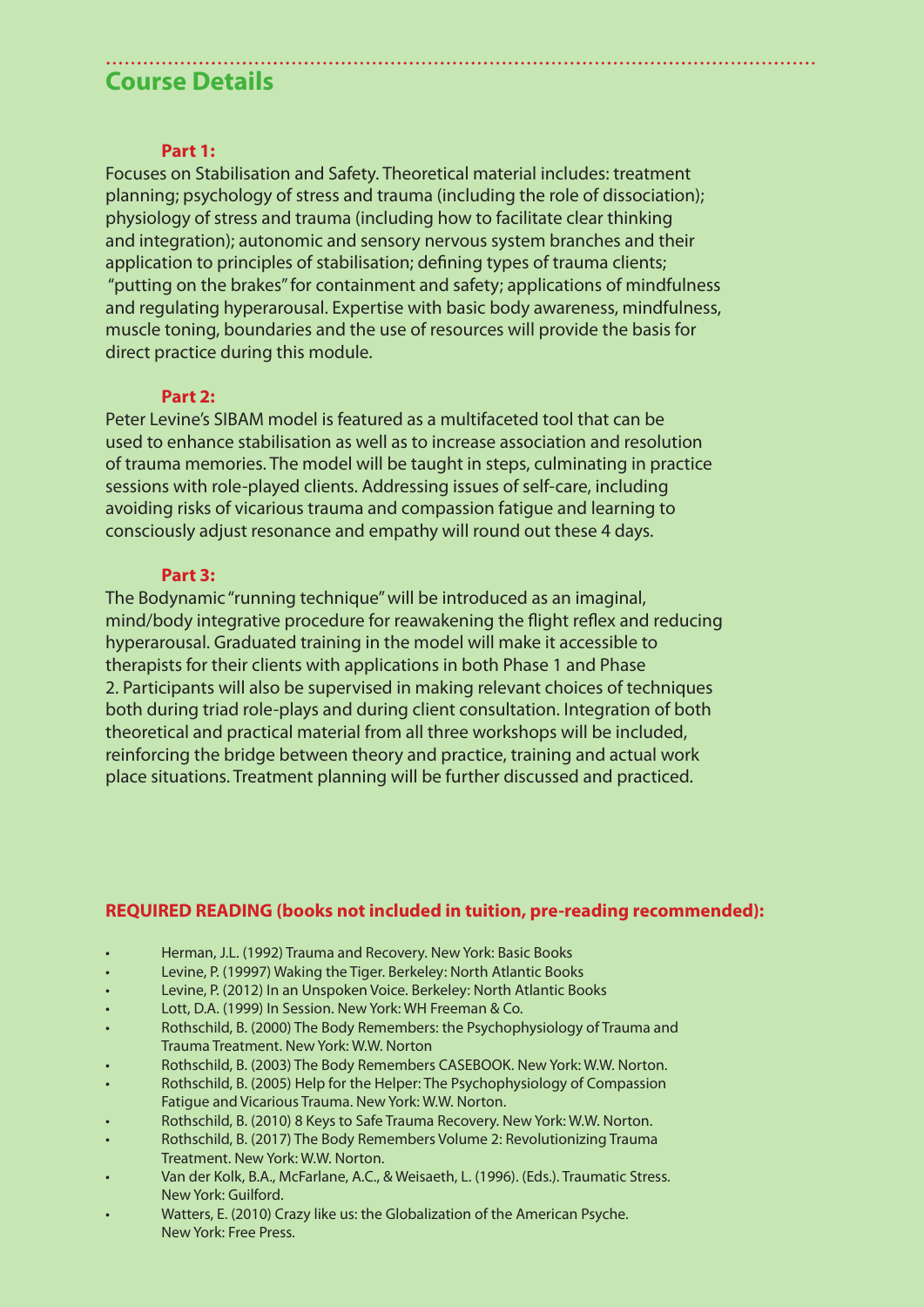## **About Babette Rothschild**

BABETTE ROTHSCHILD, MSW, has been a practitioner since 1976 and a teacher and trainer since 1992. She is the author of six books (translated into more than a dozen languages including Danish, German, French, Spanish, and Japanese), all published by W.W. Norton.



 Hew newest, Revolutionizing Trauma Treatment; her classic bestseller, The Body Remembers: The Psychophysiology of Trauma and Trauma Treatment; The Body Remembers CASEBOOK: Unifying Methods and Models in the Treatment of Trauma and PTSD; Help for the Helper – The Psychophysiology of Compassion Fatigue and Vicarious Trauma; 8 Keys to Safe Trauma Recovery; and Trauma Essentials: the Go-To Guide.

 She is also the Series Editor of the WW Norton 8 Keys to Mental Health series (12 titles and growing!).

 After living and working for 12 years in Copenhagen, Denmark, she returned to her native Los Angeles. There she is writing her next books while she continues to lecture, train and supervise professional psychotherapists worldwide.

Please click here:  *https://www.somatictraumatherapy.com* to visit her Website for more information.

Volume 2

Revolutionizing

**Babette Rothschild** 

Trauma

**Treatment** 



The Psychophysiology of Trauma and Trauma Treatment

**Babette Rothschild** 





**Revolutionizin** 

ation, Safety,<br>ius System Balance

**BABETTE ROTHSCHILD** 

**Trauma Treatment** 



**Babette Rothschild** 

d Vicarious Traume

ber